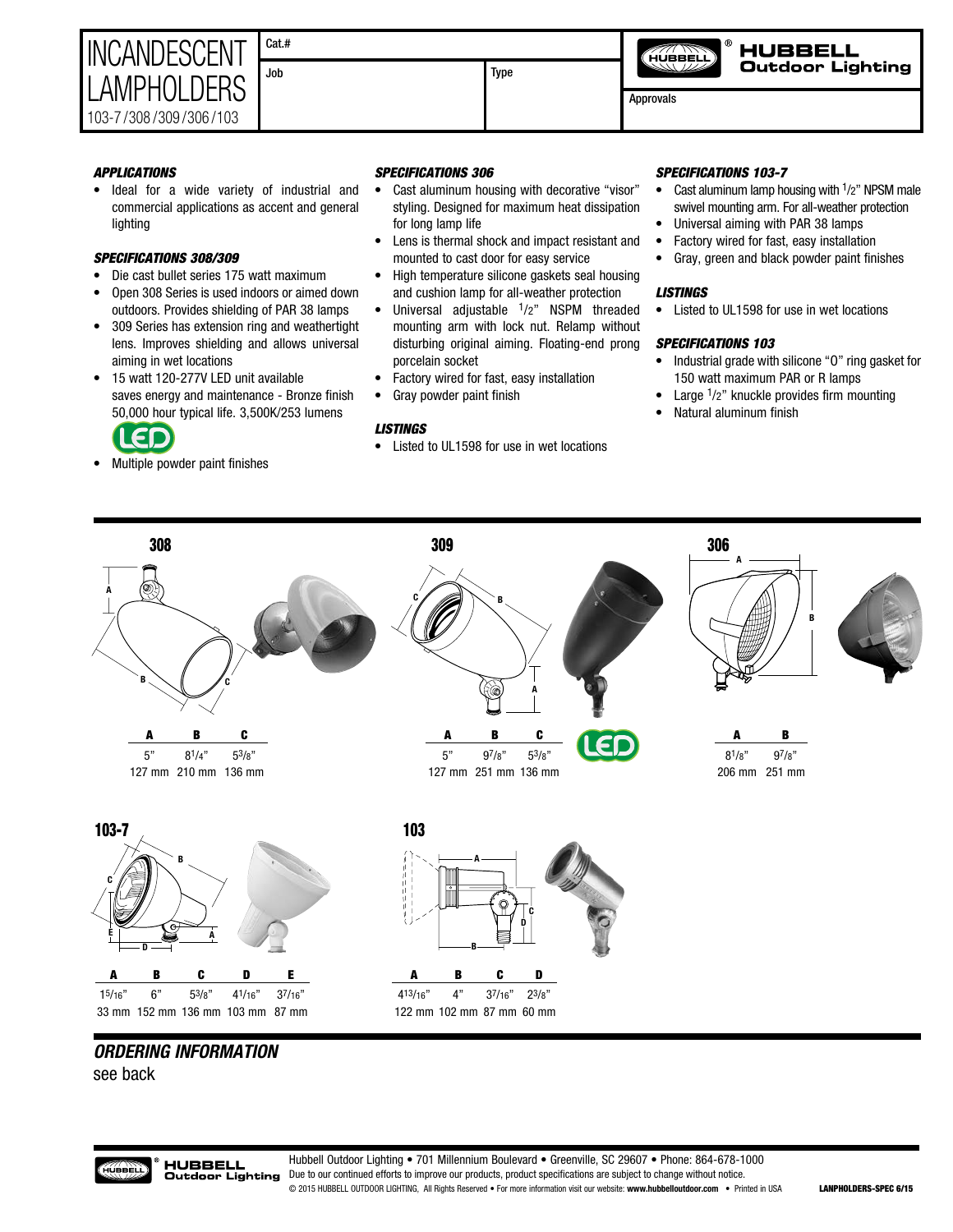# *ORDERING INFORMATION*

**103**

| Catalog<br>Number | <b>Description</b>         | Gasket             | Finish           | Weight<br>lbs. (kg)     |
|-------------------|----------------------------|--------------------|------------------|-------------------------|
| 103               | Unshielded, full<br>l size | $\sim$<br>Silicone | Natural Aluminum | $-$<br>2<br>ان ۱۰ تا ۱۰ |

**103-7 Series**

| <b>Catalog Number</b> | Description          | Gasket   | <b>Finish</b> | Weight<br>$\mathsf{lbs.}\left(\mathsf{kq}\right)$ |
|-----------------------|----------------------|----------|---------------|---------------------------------------------------|
| $103 - 7$             | Shielded, bell shape | Silicone | Gray          | .25(0.6)                                          |
| 103-71                | Shielded, bell shape | Silicone | <b>Bronze</b> | .25(0.6)                                          |
| 103-72                | Shielded, bell shape | Silicone | <b>Black</b>  | .25(0.6)                                          |
| 103-73                | Shielded, bell shape | Silicone | Green         | .25(0.6)                                          |
| 103-74                | Shielded, bell shape | Silicone | White         | .25(0.6)                                          |

**306**

| 306     |                                                                      |         |               | <b>306 REPLACEMENT PARTS</b> |                    |
|---------|----------------------------------------------------------------------|---------|---------------|------------------------------|--------------------|
| Catalog |                                                                      | Finish. | <b>Weight</b> | <b>Catalog Number</b>        | <b>Description</b> |
| Number  | Desription                                                           |         | lbs. (kg)     | <b>1306C</b>                 | Lens & Gasket      |
| 306     | 1/2" Swivel knuckle mount, 12" I<br>leads.<br>. hinged door and lens | Grav    | 3.375(1.7)    | 207-5011-0264                | Bronze knuckle     |

Note PAR 56 lampholders for 300w (maximum) incandescent or 500w quartz; Lamp not included

### **ACCESSORIES - Order Separately**

| Catalog<br>Number | Description                                                 |
|-------------------|-------------------------------------------------------------|
| $S-307$           | Wire quard for PAR and R lamps, for use with 103 fixture    |
| 1324              | Wire quard for PAR lamps, for use with 103-7 Series         |
| 1308              | Plated wire quard for 306 (0.2lbs (.09kg))                  |
| $1031 - 3$        | Ground spike with splice box and 6' cord set - 1/2" top hub |
| <b>S329B</b>      | 4" Round wet location outlet box with cover - 1/2" hubs     |





*1324 1031-3*